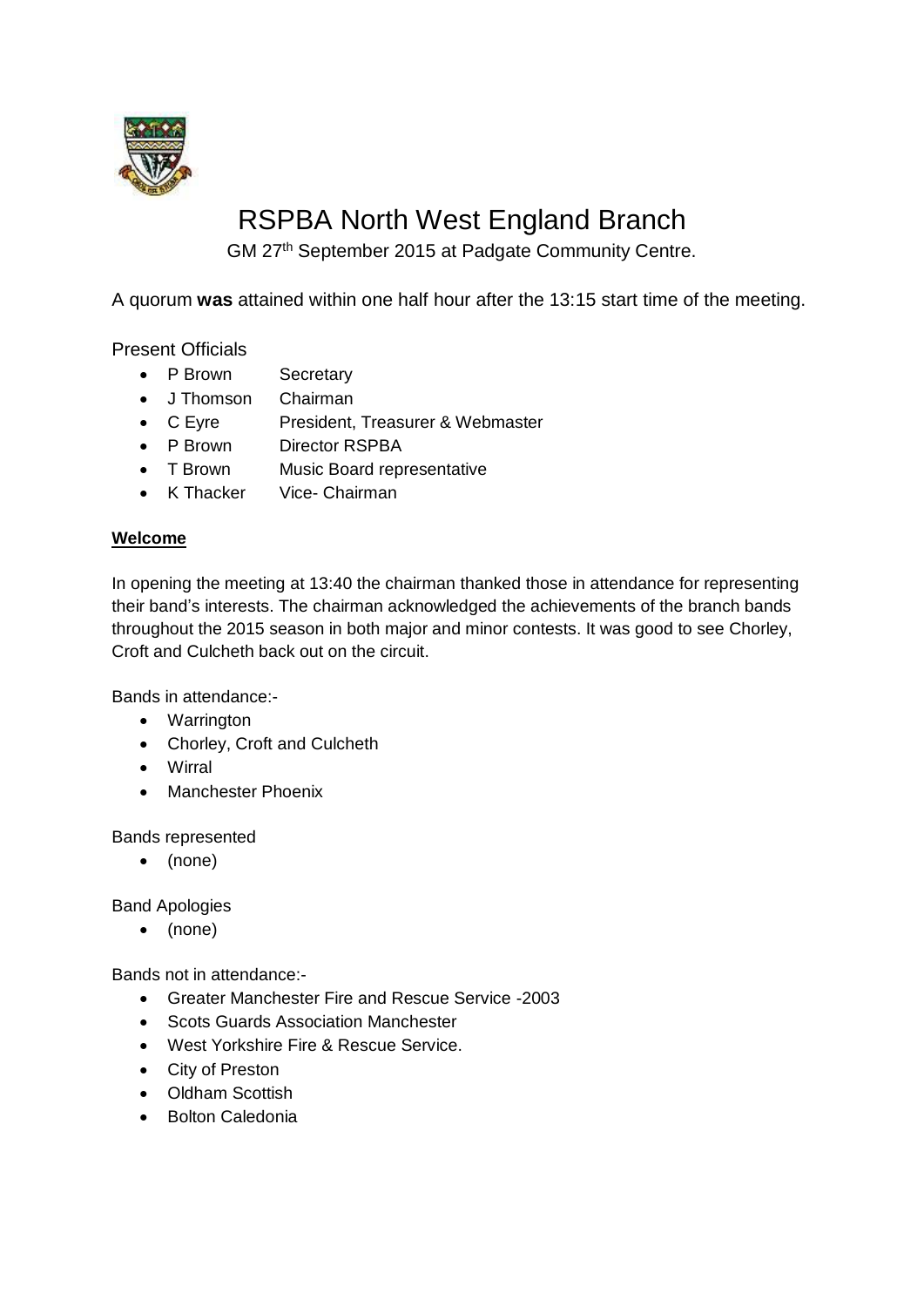The Secretary requested that the minutes should record a statement of thanks for the work undertaken by the Treasurer and Competition Secretary in making the branch indoor events a success.

The first item of business was to agree the date of the AGM and other branch meetings.- 25th October 2015 – Next Branch Meeting 29th November 2015 – Branch AGM  $10^{th}$  January 2016 – Branch Meeting.

The minutes of the GM of the 29<sup>th</sup> March 2015 have been available to the Branch Bands on the web site for review. No questions or corrections were received. The minutes were accepted in full on a:- Proposal by Warrington

Seconded by Chorley, Croft and Culcheth All others present were like-minded.

Matters Arising.

The branch membership was discussed. A couple of bands are being approached with respect seeking their membership of the RSPBA with a view to keeping the branch a viable concern with full representation at Headquarters.

It was noted that the Fife Branch at this point in time has been suspended and the bands assigned to another branch.

The Director asked if there was feedback on the major championships. In the main feedback was positive, a couple of niggles on parking. The use of online forms and correspondence by email with headquarters was recognised as a positive move forward.

#### **Treasurers Report**

The Treasurer presented the meeting with a financial summary of the 2014/15 year to date.

The key points to note are for unforeseen reasons the branch did not host its separate Trios Competition and a name change was needed for the MiniBand drumming adjudicator's flight.

The branch held a successful Drumming workshop which unfortunately made a slight loss, even though partly funded by RSPBA Outreach program, and tuition fees charged to nonbranch members.

A query was raised on the Levy; the branch Levy is paid by bands who want to take part in Branch activity such as the indoor competitions or workshops. It is optional to bands who do not participate in any branch activity.

The branch accounts show a modest balance of £2,352.25; this reflects a loss of £451.76 in the year 2014/15.

Branch accounts that show the Profit / loss, Income and Expenditure have been produced. These will be circulated with the minutes for approval at the October meeting.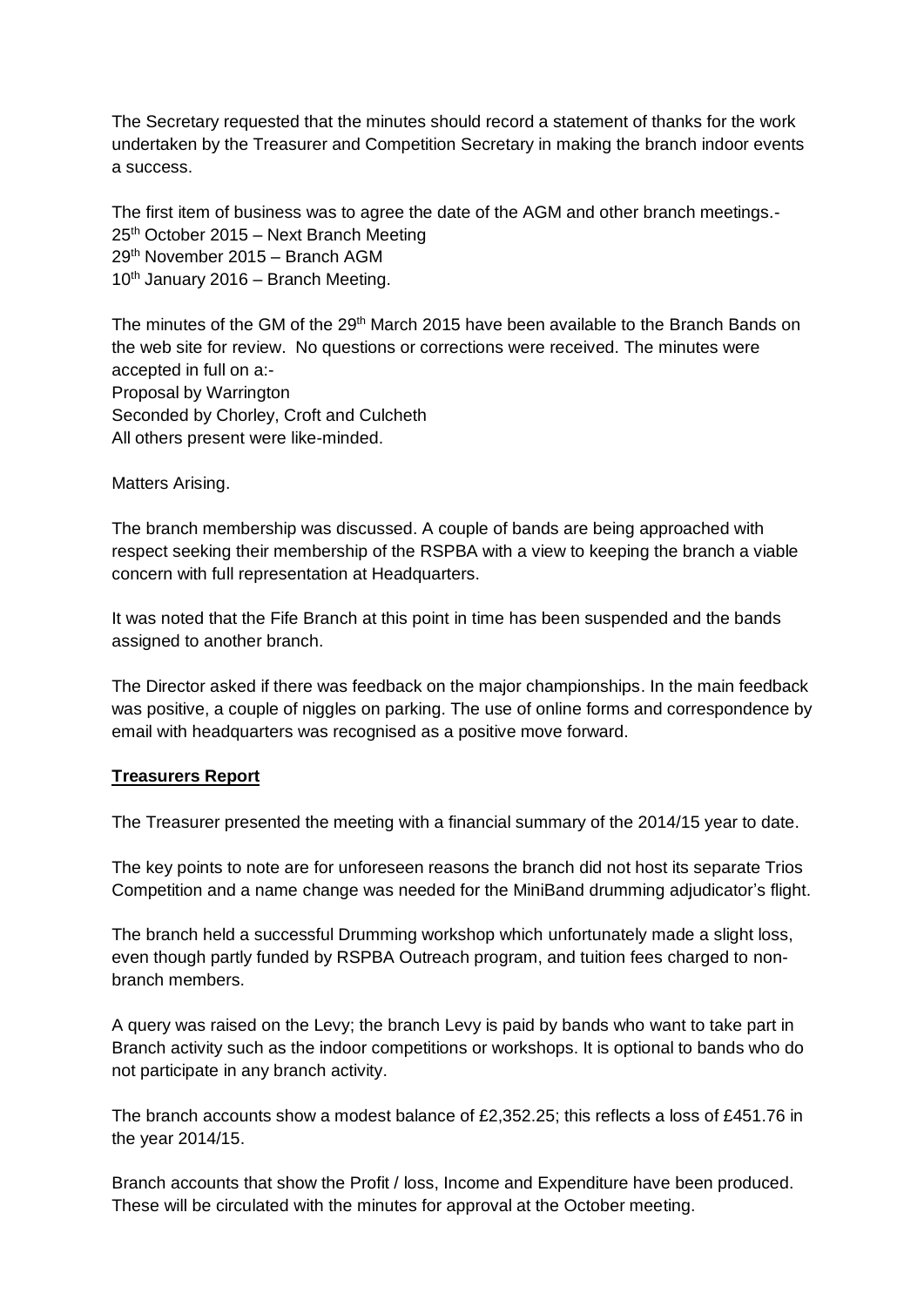## **Directors Report**

The last directors meeting was on the 25<sup>th</sup> April 2015 and the next meeting is not due until the 3rd October 2015.

The board are still progressing on behalf of bands and branches the day to day business of running the RSPBA:-

- 1. Supporting the Education Programme Summer School and Outreach (which we used to fund part of the drumming workshop).
- 2. Obtaining a venue for the fifth Major.
- 3. Premises (Medium and Long term goals).
- 4. Competition Format.

#### **Music Board Report**

The 4 parted Strathspeys and Reels scores announced in the worlds programme are now available on the web site (as a guide).

This year's proposals for up or down grading have been agreed by the Music Board and are on the RSPBA website. These need to be ratified at the Board of Directors meeting on the 3<sup>rd</sup> of October. Bands can appeal where the decision is not felt appropriate.

The branch would look to running a further Drumming workshop as well as a local Drum Major workshop in 2016.

#### **2015 Branch Competitions.**

Those present discussed the branch competitions in depth. It was agreed that the branch would not hold a separate Trios contest, but include this in the Mini Band competition in place of the quartets.

The events are open to all branches, to increase the viability of the events and vary the competition. Within each section of the open competitions, confined branch results will also be announced.

To host an event we need entries and premises, with this in mind we are looking to host the events as follows:- 20<sup>th</sup> or 27<sup>th</sup> Feb Solo Piping 21<sup>st</sup> or 28<sup>th</sup> Feb Solo Drumming 2<sup>nd</sup> or 16<sup>th</sup> April Trios and Mini Bands 3<sup>rd</sup> or 17<sup>th</sup> April Drumming Workshop

Venues are needed, possible availability at Oldham and Birkenhead, other venues will be considered.